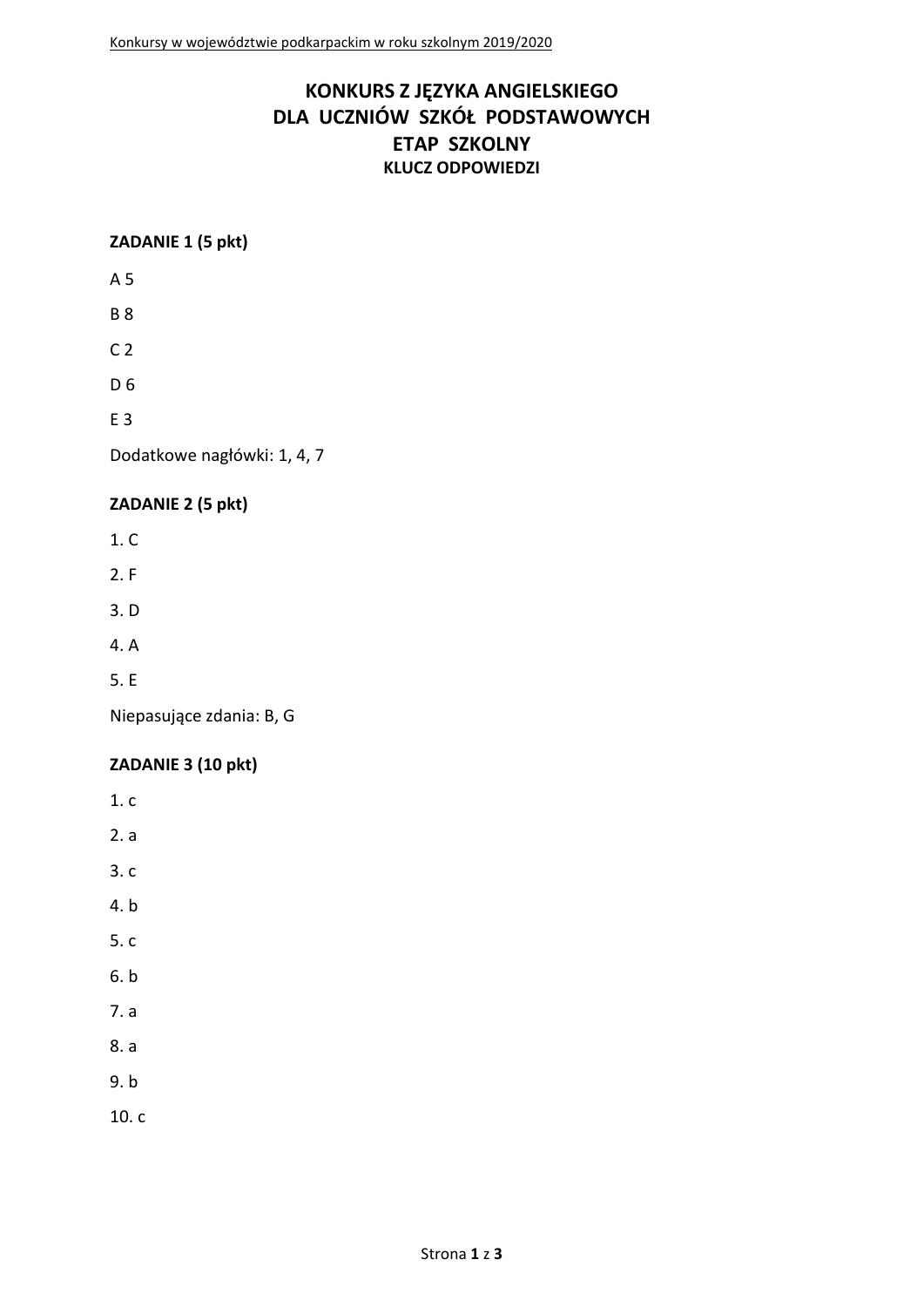# **ZADANIE 4 (10 pkt)**

- 1. pass
- 2. on
- 3. fries
- 4. part
- 5. light
- 6. pay
- 7. frozen
- 8. staff
- 9. leaf

10. out

## **ZADANIE 5 (10 pkt)**

- 1. CURTAINS
- 2. TWINS
- 3. FANCY
- 4. CELLAR
- 5. AFFORD
- 6. FOREHEAD
- 7. JEALOUS
- 8. RECEIPT
- 9. HIGH

10. BUNCH

## **ZADANIE 6 (10 pkt)**

- 1. have
- 2. is wearing
- 3. since
- 4. told
- 5. wouldn't have crashed
- 6. had
- 7. serviced
- 8. so
- 9. despite
- 10. will be held